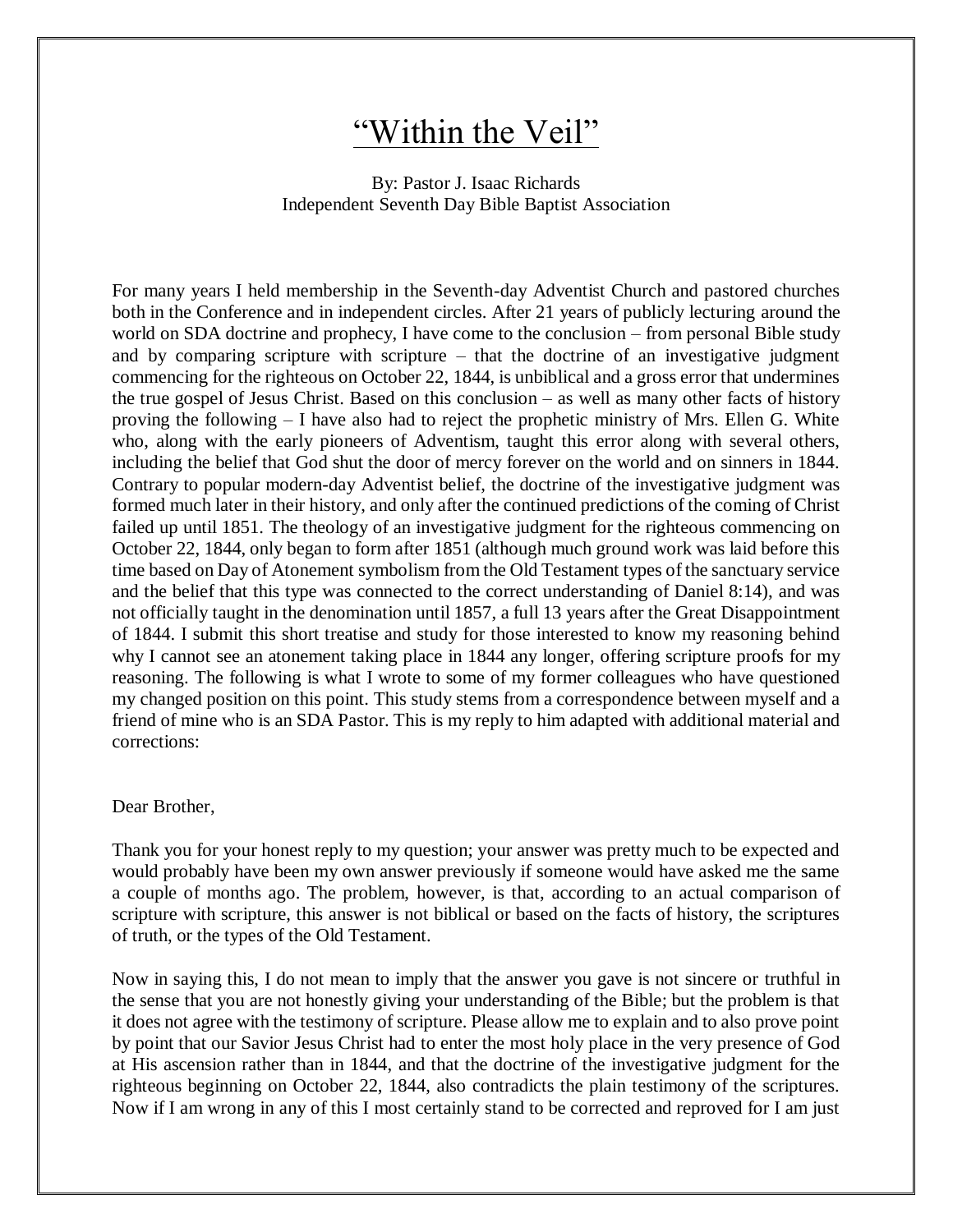a man, but I ask that the candid reader at least look at the evidences brought forth to see if they are Biblical or not; and if not, to plainly show me my error from the Bible. I will be as concise as possible.

Point #1: The Old Testament types.

The Bible is clear that God's presence and throne were symbolized by the Shekina glory which appeared over the mercy seat of the ark which was only kept in the most holy place and not the holy. See Ex. 25:22; 30:5; Lev. 16:2; Numbers 7:89; 1 Samuel 4:4; 1 Kings 8:6; 1 Chronicles 13:6; Isaiah 37:16; Psalm 99:1; Hebrews 9:5. God's throne was never placed in the holy place. Neither is the table of showbread ever described anywhere in the Bible as an alternate throne. The throne of God had to be the ark since it's foundation was the law. Psalm 97:2; Isaiah 33:22. Therefore, to place the throne of God in the holy place of the heavenly sanctuary instead of the most holy place destroys the type and contradicts the scriptures. The earthly was built as a pattern of the heavenly and cannot contradict it. See Hebrews 8:5.

Point #2: God's throne is in the most holy place of the heavenly sanctuary and always has been.

First, the fact that there is a sanctuary in heaven is abundantly plain in scripture. Psalm 11:4; Revelation 11:19; 15:5; 16:7; Hebrews 8:1. Some will refer to Revelation 4:5 in an attempt to prove that God's throne was at one time in the holy place since it is stated that the seven lamps of fire (a reference to the seven branched golden candlestick of the earthy tabernacle that was in the holy place) was "before the throne". However, a careful reading of the scripture does not allow the throne of God to be in the holy place. This claim is based on trying to show that, from the type, the candlestick was directly facing the table of showbread; therefore, it is reasoned, that the throne must be the table of showbread. However, the altar of incense is also said to be "before the throne" (See Revelation 8:3); yet it is obvious that the incense altar was placed directly before the veil which faced the ark of the covenant which symbolized the throne of God, and not the table of showbread. Further, the Bible itself is clear that both the candlestick and incense altar were placed before the ark in the Old Testament type. See Ex. 30:1-6; Lev. 24:1-4; Ex. 40:24-25; 1 Kings 7:49; 2 Chronicles 4:20. Based on those aforementioned scriptures, in order to harmonize the testimony of scripture, and to allow the Bible to explain itself, John the revelator simply saw what the type proves: that is, the throne of God in the most holy place, before which were placed the incense altar and candlestick. The reason why this could be is based simply on the fact that there is no literal veil in heaven separating the holy and most holy places. "All is terror and confusion. The priest is about to plunge his knife to the heart of the victim, but the knife drops from his nerveless hand, and the lamb, no longer fettered, escapes. At the moment that the expiring Saviour exclaimed, "It is finished," an unseen hand rent the veil of the Temple from the top to the bottom. Thus God said, "I can no longer reveal My presence in the Most Holy Place." Type had met antitype in the death of God's Son. The Lamb of God, slain from the foundation of the world, is dead. The way into the Holiest of all is laid open. A new and living way, which has no veil between, is offered to all. From henceforth all may walk in this way. No longer need sinful, sorrowing humanity await the coming of the high priest. It was as if a living voice had spoken to the worshipers: There is now an end to all sacrifices and offerings. The Son of God has come according to His word, "Lo, I come: in the volume of the book it is written of Me, I delight to do thy will, O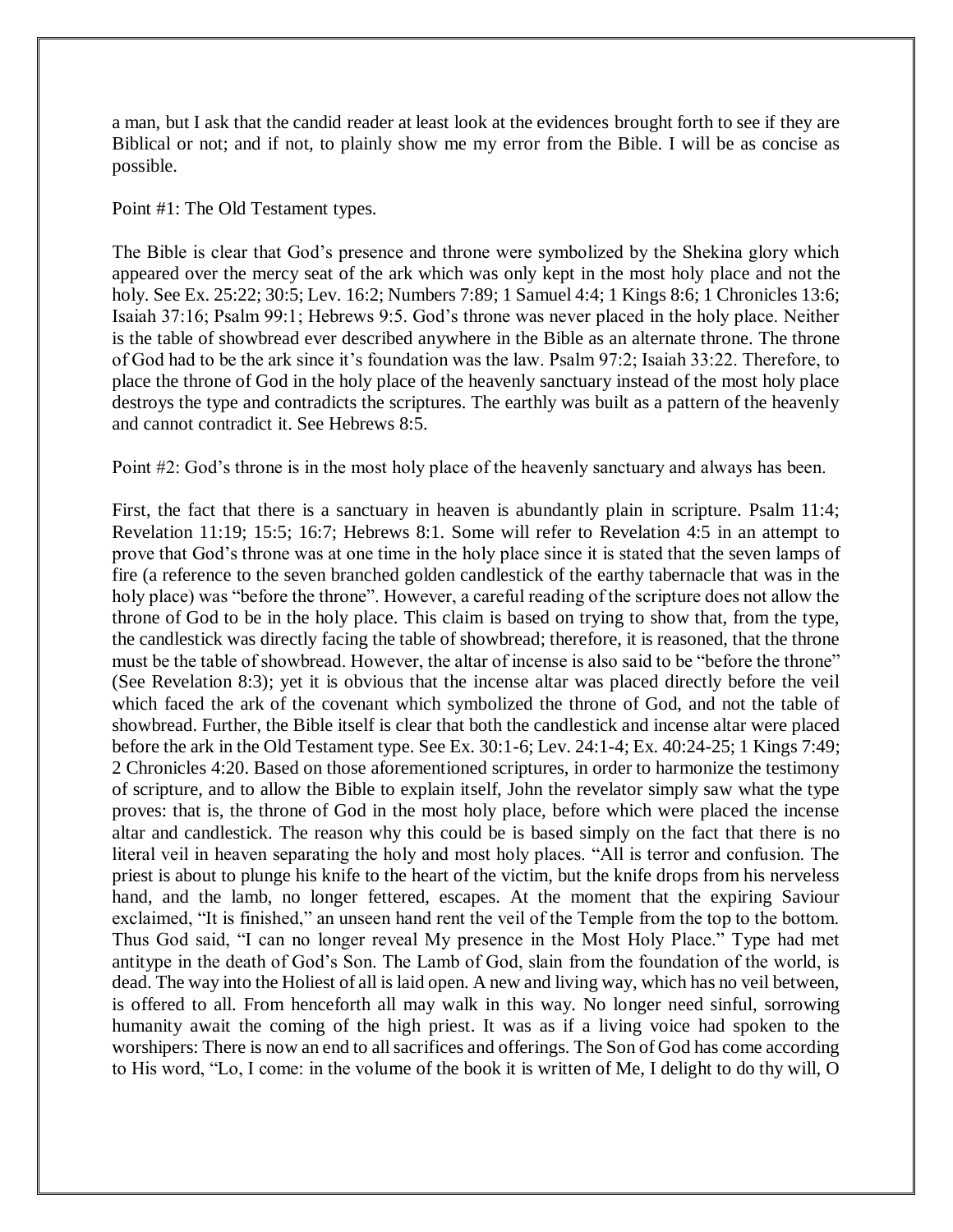My God" [Psalm 40:8]. "Behold the lamb of God, which taketh away the sin of the world" [John 1:29].  $-$  {12MR 416.3}

Again, in case you missed it: "A new and living way, which has no veil between, is offered to all."

"By the rending of the veil of the temple, God said, I can no longer reveal My presence in the most holy place. A new and living Way, before which there hangs no veil, is offered to all. No longer need sinful, sorrowing humanity await the coming of the high priest". – {5BC 1109.4}

Point #3: "Within the veil" can only, and ever had only, one meaning in scripture: that is, inside the most holy place.

When the apostle Paul wrote to the Hebrew believers that Christ went "within the veil" (see Hebrews 6:19-20; 10:19-20), it is obvious that the readers (who were Hebrews and not Gentiles) were familiar and acquainted with the Old Testament sanctuary services and types. Although he uses the language "second veil" in chapter 9:3, yet this is the only single instance in scripture where this phrase is used. In every single instance where the word "veil" is used in the Bible in connection with the sanctuary, without exception, it is only exclusively referring to the veil which separated the holy from the most holy place. And further, the phrase "within the veil" in every single instance in the Bible, without exception, only refers to entering into the most holy place. See Ex. 26:33; Lev. 16:2, 12, 15; Num. 18:7. Those are 5 witnesses that "within the veil" only refers to the most holy place. Furthermore, the phrase "without the vail" only refers to the work done by the priests in the holy place. See Ex. 26:35; 27:21; 30:6; 40:22, 26; Lev. 24:3. Thus we have at least 6 more witnesses to the fact that "without the vail" means the holy place, while "within the vail" can only refer to the most holy place. So no less than 11 witnesses agree with Paul's epistle to the Hebrews that "within the veil", whither Christ our forerunner has gone with his blood, was and is nothing less than entering into the very presence of God in the most holy place of the heavenly sanctuary, and that this was done by the time he wrote his epistle before his death in 68 AD.

Point #4: Christ offered his life as an atonement for sin at his death on the cross and then ascended to heaven to present his blood in atonement before God in 31AD, and not in 1844.

Notice the following scriptures that clearly state that "we have received the atonement", have been "reconciled to God", have our sins "no more in remembrance", receive cleansing, etc, from the New Testament authors. Romans 5:10-11; 2 Corinthians 5:18; Colossians 1:21; Hebrews 8:12; 10:16-18; 1 John 1:9. And that is only a few scripture references. The New Testament authors are clear that believers can have the assurance of salvation in Christ once faith is exercised in the "lamb of God which taketh away the sin of the world".

"In whom we have boldness and access with confidence by the faith of him." Ephesians 3:12.

"And this is the record, that God hath given to us eternal life, and this life is in his Son. He that hath the Son hath life; and he that hath not the Son of God hath not life. These things have I written unto you that believe on the name of the Son of God; that ye may know that ye have eternal life, and that ye may believe on the name of the Son of God." 1 John 5:11-13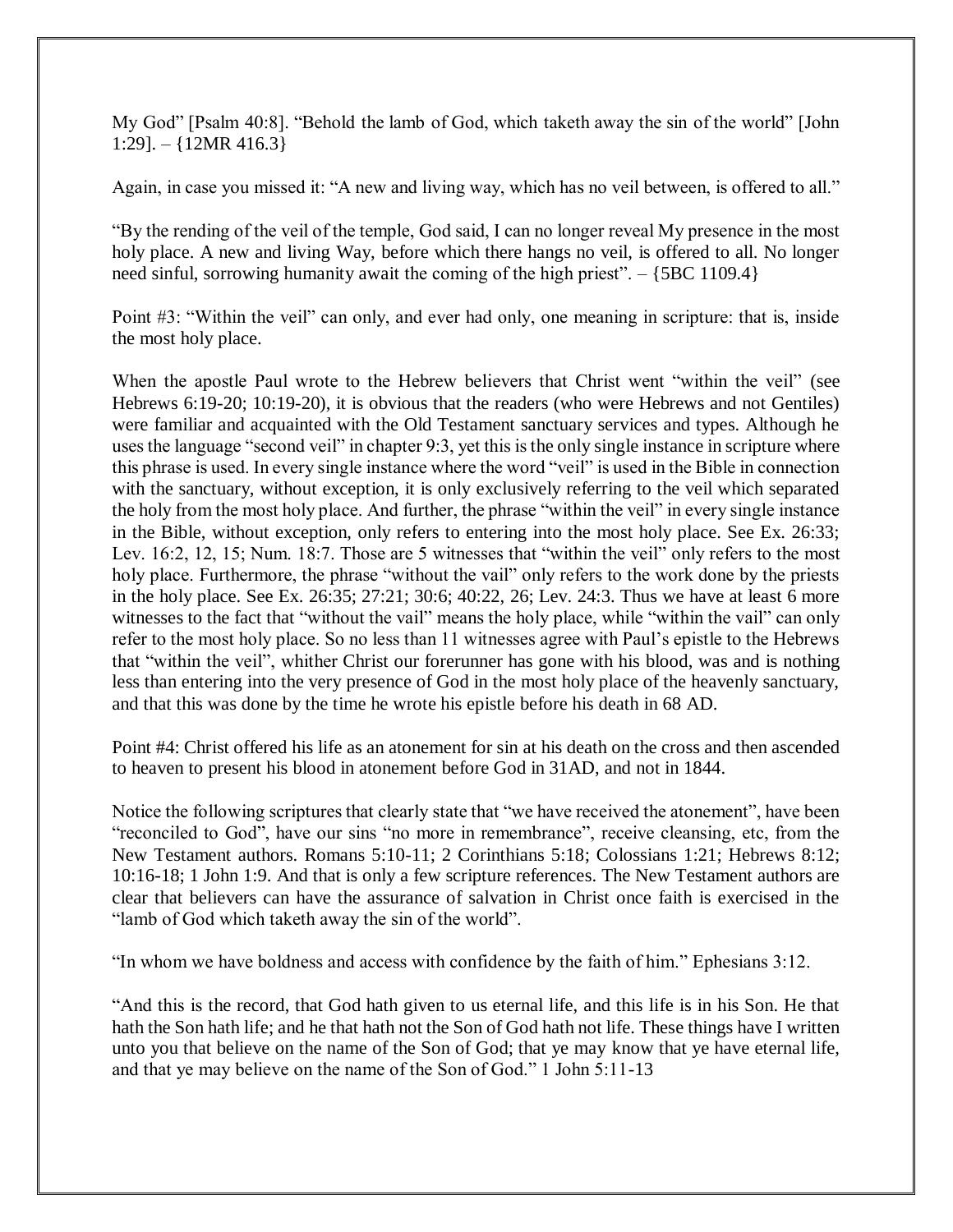Point #5: The 70 week prophecy of Daniel 9:24.

"Seventy weeks are determined upon thy people and upon thy holy city, to finish the transgression, and to make an end of sins, and to make reconciliation for iniquity, and to bring in everlasting righteousness, and to seal up the vision and prophecy, and to anoint the most Holy."

The word here used for "reconciliation" is the Hebrew word "kaphar", which is the identical word used in Leviticus 16 for "atonement". Therefore, according to Daniel's prophecy of the coming Messiah, Christ would bring "atonement for iniquity" and also "anoint the most holy" within the 70 weeks cut off from the 2300 days. The words "most holy" are the combined Hebrew words "qodesh qodesh" which taken combined only can refer to the most holy place of the sanctuary. It is a similar rendering in Hebrews 9:3 where the words "hagia hagion" are used to describe the "holiest of all" where the ark was placed. In fact, the Septuagint version uses this same phrase in Daniel 9:24 to describe the most holy which was anointed within the 70 weeks of Daniel's prophecy. In other words, according to this prophecy, Jesus Christ would offer himself as an offering for sin, to make "atonement for inquity", and enter the most holy place to present his blood for cleansing in the presence of God within the 70 weeks of the 2300 days. And the apostle Paul agrees with this when he writes the following: "For Christ is not entered into the holy places made with hands, which are the figures of the true; but into heaven itself, now to appear in the presence of God for us." Hebrews 9:24.

Point #6: The Day of Atonement was a type of cleansing that Christ offers to those who believe on him, and not a type of judgment on believers.

The doctrine of the investigative judgment, as Seventh-day Adventists hold and teach it, was not fully formulated until at least 1857 and not in 1844, contrary to what we believe. James White first used the phrase "investigative judgment" in 1857 and formerly opposed Joseph Bates teaching this in 1845-51. Up until this time nothing of the sort was taught at all. In fact, the understanding of those disappointed in 1844 when Christ did not come was that Jesus had gone into the most holy place and shut the door of mercy forever on the world, and that only those Adventists who had believed William Miller's teachings were shut in with Christ and sealed in the most holy place in 1844. This was based on Samuel Snow's typology of the sanctuary which helped form the basis of the midnight cry, Hiram Edson's vision in the corn field, and O.R.L. Crosier's article in the Daystar laying out an argument of Christ's ministry in the most holy place based on the Old Testament types of the day of atonement. Incidentally, even the date of October 22 is suspect based on the testimony of history by both classical Jews as well as Karaites, that Yom Kippur took place in 1844 on September 23 and not October 22. But that is irrelevant at this point.

The point I am trying to make is that the day of atonement was a type to teach how God would remove sin from the believer in the offering provided, and not a judgment of investigation for the believer. There are several problems with the theology that SDAs teach in this regard. First, it is taught that sin is symbolically transferred to the sanctuary through the blood of sprinkling. But this is clearly not the case in the Bible. Sin pollutes God's sanctuary, while blood cleanses it. Blood never pollutes. See the following proofs that sin, and not the blood of sacrifices, pollutes God's sanctuary: 2 Chronicles 36:14; Psalm 106:38-39; Jeremiah 34:15-16; Zephaniah 3:14; Leviticus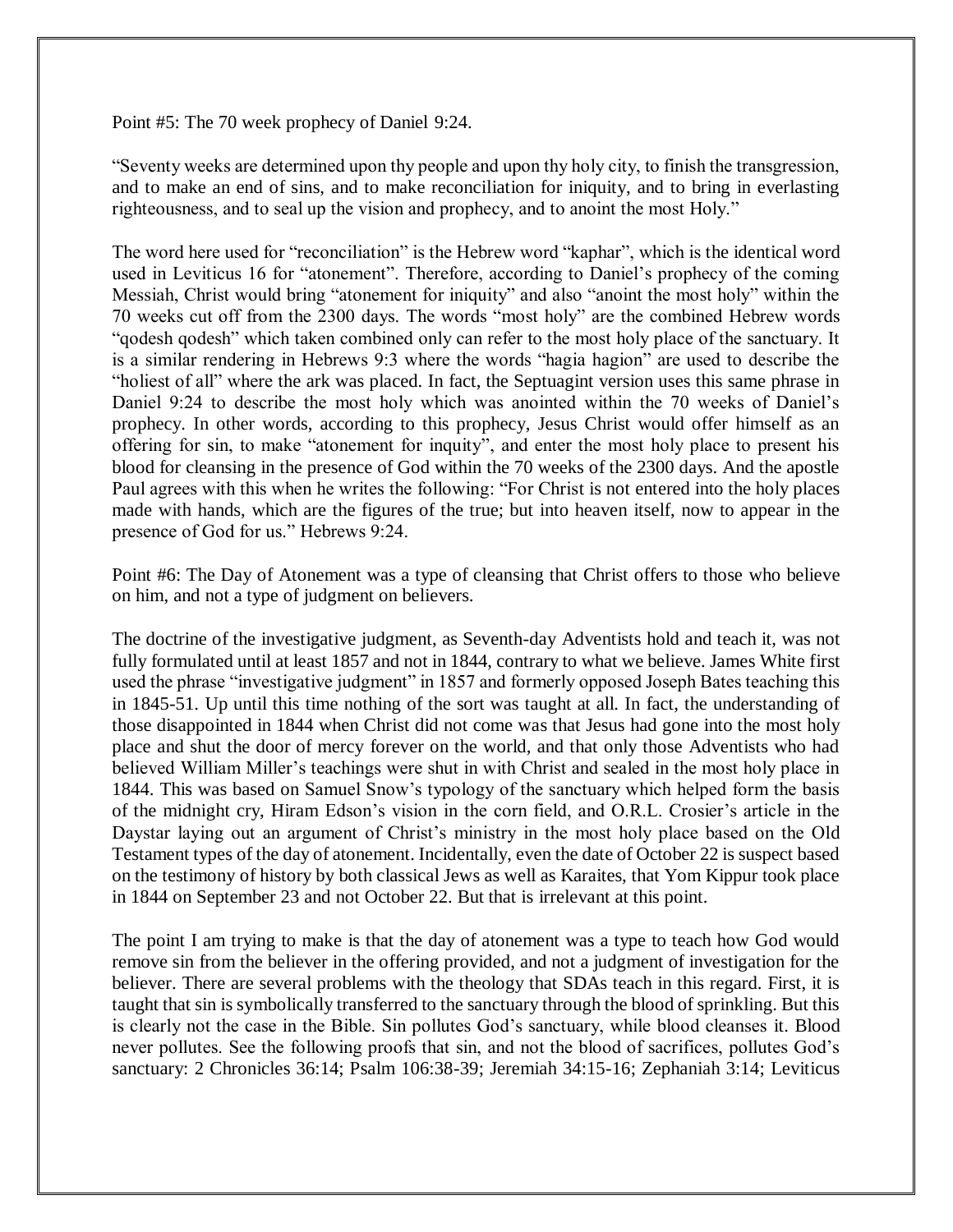16:16. So it is sin, and not blood, that pollutes God's sanctuary and God's holy name. In contrast, blood cleanses. See Leviticus 14:52; 16:15-16, 19; Ezekiel 43:20-23; Hebrews 9:22.

It is evident, therefore, that it is the sins of God's people that defile the sanctuary, and not the blood of the sacrifice which God has provided as a way of escape from wrath and to cleanse the people from their sins. The question must be asked then, when did Christ offer His blood for cleansing as both sacrifice and priest to cleanse the people from their sins? Let us allow Paul to answer this question:

"And almost all things are by the law purged with blood; and without shedding of blood is no remission. It was therefore necessary that the patterns of things in the heavens should be purified with these; but the heavenly things themselves with better sacrifices than these. For Christ is not entered into the holy places made with hands, which are the figures of the true; but into heaven itself, now to appear in the presence of God for us: Nor yet that he should offer himself often, as the high priest entereth into the holy place every year with blood of others; For then must he often have suffered since the foundation of the world: but now once in the end of the world hath he appeared to put away sin by the sacrifice of himself. And as it is appointed unto men once to die, but after this the judgment: So Christ was once offered to bear the sins of many; and unto them that look for him shall he appear the second time without sin unto salvation." Hebrews 9:22-28.

The day of atonement, therefore, was a type of how Christ would offer his blood in atonement as both sacrifice and high priest for the sins of the people, and to provide a "new and living way" whereby the defiled consciences of men and women could be cleansed; for this is the clear meaning of the whole context of Hebrews 9 and 10 read together without any chapter breaks or divisions.

Point #7: "The Holy Ghost this signifying, that the way into the holiest of all was not yet made manifest, while as the first tabernacle was yet standing." Hebrews 9:8

As long as the first tabernacle stood there was also an earthly priesthood, along with earthly sacrifices, under the first or old covenant whereby people approached unto God and showed their faith in the coming sacrifice that God would provide. But it is evident that once the true sacrifice arrived in earth's history, that a "new and living way" to God would be opened to all through faith in Christ as "the lamb of God which taketh away the sin of the world". Thus the writer of Hebrews lays out the argument that Jesus is of a different order of priesthood, "after the order of Melchizedek", and not of Levi, "of a greater and more perfect tabernacle", "which the Lord pitched, and not man".

So when did the earthly tabernacle lose its significance and a "new living way" open to all? When was the way into "the holiest of all" made manifest?

"All is terror and confusion. The priest is about to plunge his knife to the heart of the victim, but the knife drops from his nerveless hand, and the lamb, no longer fettered, escapes. At the moment that the expiring Saviour exclaimed, "It is finished," an unseen hand rent the veil of the Temple from the top to the bottom. Thus God said, "I can no longer reveal My presence in the Most Holy Place." Type had met antitype in the death of God's Son. The Lamb of God, slain from the foundation of the world, is dead. The way into the Holiest of all is laid open. A new and living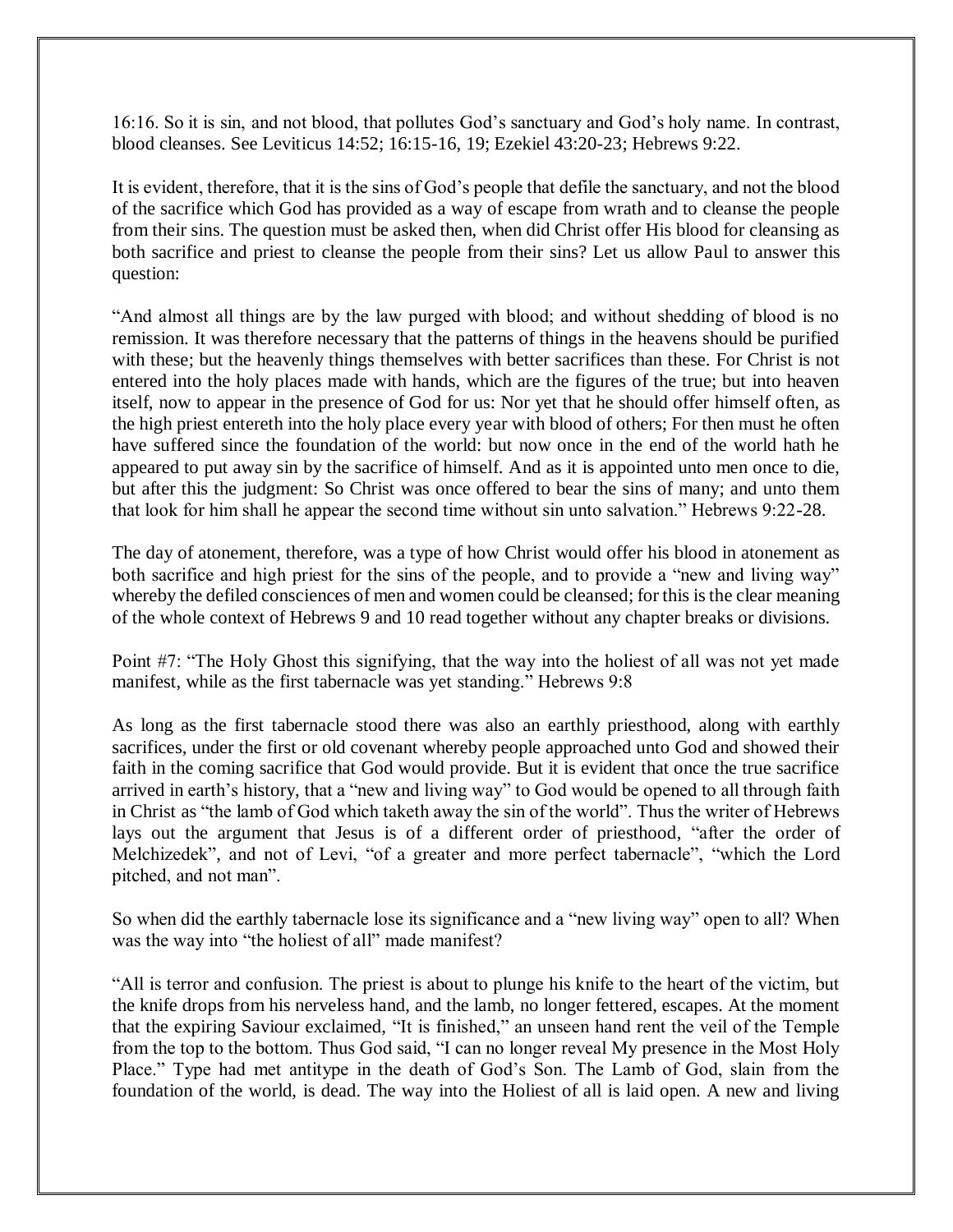way, which has no veil between, is offered to all. From henceforth all may walk in this way. No longer need sinful, sorrowing humanity await the coming of the high priest. It was as if a living voice had spoken to the worshipers: There is now an end to all sacrifices and offerings. The Son of God has come according to His word, "Lo, I come: in the volume of the book it is written of Me, I delight to do thy will, O My God" [Psalm 40:8]. "Behold the lamb of God, which taketh away the sin of the world" [John 1:29].  $-$  {12MR 416.3}

Point #8: An investigative judgment for the righteous, where their sins come in remembrance before God, contradicts the plainest teachings of Jesus and the testimony of scripture on this point. Notice the plain words of Christ on this point:

"Verily, verily, I say unto you, He that heareth my word, and believeth on him that sent me, hath everlasting life, and shall not come into condemnation; but is passed from death unto life." John 5:24

The word used for "condemnation" is "krisis" which Strongs states as follows:

Greek: κρίσις

Transliteration: krisis

Pronunciation: kree'-sis

Definition: (Subjectively or objectively for or against); by extension a tribunal; by implication justice (specifically divine law): - accusation condemnation damnation judgment.

KJV Usage: judgment  $(41x)$ , damnation  $(3x)$ , accusation  $(2x)$ , condemnation  $(2x)$ .

Occurrences in Bible: 48

Occurrences in verses: 47

So Jesus states that those who believe on him do not come into judgment; that is, a tribunal with the basis of the divine law. Yet this is exactly what SDA's teach: that Christians who place their faith in Christ, who become new creatures in Christ, who have their consciences purged from dead works to serve the living God, who have been washed and regenerated and renewed by the Holy Ghost, who have been reconciled to God by the death of His Son, who have been adopted into God's family and translated into the kingdom of his dear Son, who have been sanctified and who have received the atonement (all phrases used by the New Testament authors), suddenly in 1844, by a fluke of prophecy, now have all of their sins brought to remembrance and are closely investigated to see whether they are saved. Yet all of this in the face of God's word which declares that "the Lord knoweth them that are His". 2 Timothy 2:19.

To further prove this point, and that the sins of believers are blotted out once they are confessed and forsaken, and not in 1844; and that it is impossible that the righteous dead would come up in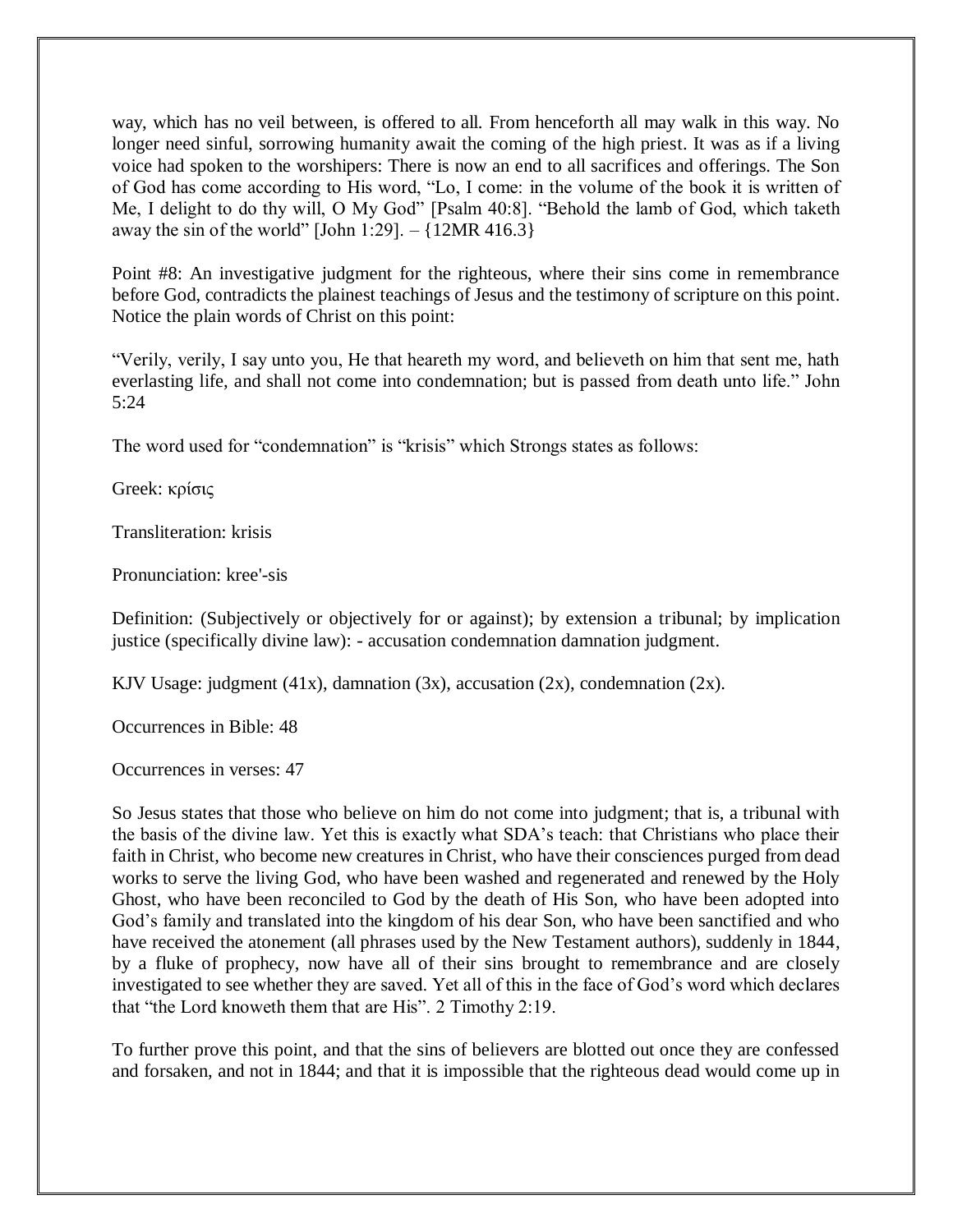judgment in 1844 when their cases would supposedly come up before God - thus not allowing for their sins to be blotted out until that time - I submit the following evidence:

Moses was resurrected and taken to heaven prior to 1844, before which time his sins supposedly would have been brought up in judgment and blotted out.

As was Enoch translated to heaven prior to his case being decided in 1844.

As was Elijah.

As was the great multitude of witnesses who were resurrected after Christ's resurrection.

And all of this prior to 1844 when their books were supposed to be opened and their cases eternally decided in an investigative judgment for the righteous. So either God judged them worthy of eternal life and blotted out their sins prior to taking them all to heaven, and the theory of an investigative judgment commencing in 1844 is incorrect; or SDA theology is correct and the SOP (writings of Ellen White) is correct at the expense of God contradicting himself and making the Bible a mockery.

I haven't even mentioned the souls under the altar (Revelation 6:9-11) who were judged righteous and given white robes under the fifth seal which was also prior to the dark day, etc, under the sixth seal and prior to 1844. Nor did I mention Ellen White stating that she saw Fitch and Stockman in heaven in vision, along with Abraham, Isaac, Jacob, and others...does this mean that their cases had been decided by December of 1844 when she received her vision, only two months after the great day of atonement had commenced? The whole theology is unsound.

Point #9: The 2300 days

The language of this prophecy states in the original: "And he said unto me, Unto two thousand and three hundred days; then shall the sanctuary be justified or vindicated or set right". The Hebrew word for "cleansed" is "tsadaq" which means:

צדק :Hebrew

Transliteration: tsâdaq

Pronunciation: tsaw-dak'

Definition: A primitive root; to be (causatively make) right (in a moral or forensic sense): - {cleanse} clear {self} ({be} do) just ({-ice} {-ify} -ify {self}) ({be} turn to) righteous (-ness).

KJV Usage: justify  $(23x)$ , righteous  $(10x)$ , just  $(3x)$ , justice  $(2x)$ , cleansed  $(1x)$ , clear ourselves  $(1x)$ , righteousness  $(1x)$ .

Occurrences in Bible: 41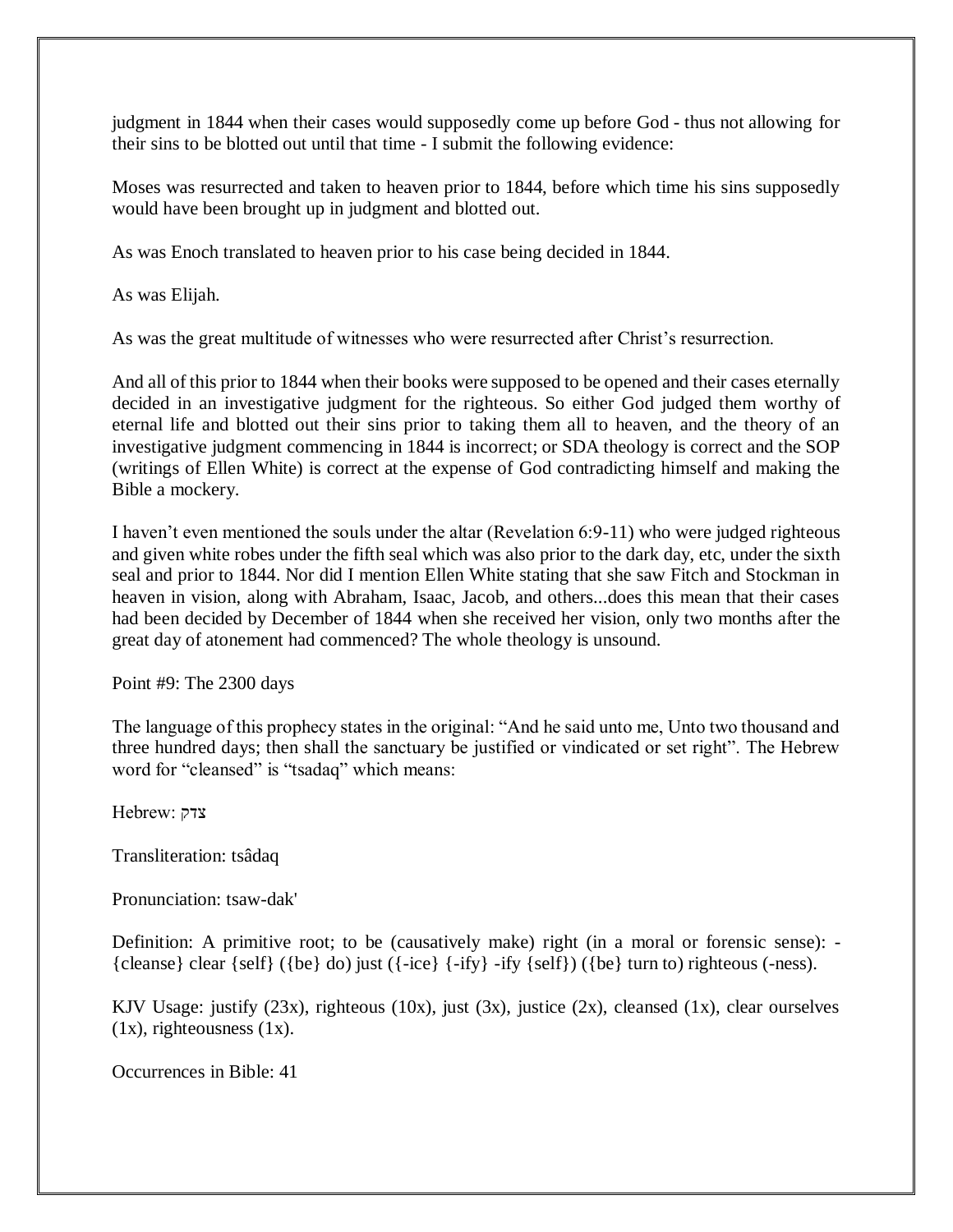#### Occurrences in verses: 40

This is a different word than the word used in Leviticus 16 for the day of atonement cleansing.

In other words, after 2300 days God's sanctuary would be set right and vindicated from the activity of the little horn power which trampled it under foot and cast the truth to ground "and practiced and prospered". In fact, in every reference of a judgment sitting and books being opened, it is referring to judgment on the papal power and on the wicked in general, and to the vindication of the righteous. See Daniel 7:8-27; 8:14-25; Revelation 20:11-15. And it is the same with the 3 angels' messages of Revelation 14. In context, the judgment hour message of the first angel is connected with a declaration of judgment on Babylon, and the consequences of worshipping the beast and his image delineated in the second and third messages.

Our current understanding of the 2300-day prophecy, as far as starting and ending dates are concerned, hasn't changed at this point. We still believe in the day/year principle and the starting date of 457BC according to Daniel 9, which brings the end date to 1844. But I believe the prophecy is misunderstood based on the text. The phrase "then shall the sanctuary be cleansed" we have historically applied to the day of atonement when this is not possible given the context or language of the chapter. The word used for "cleansed" is not the same word used in Leviticus 16. The original says, "then shall the sanctuary be justified or set right". The word for cleansed in Daniel 8:14 is the same word used in 2 Chronicles 29:15-18 when the temple was cleansed and set right from being defiled with pagan idolatry. And this is what Daniel 8 is teaching as well. The question from the angel to Christ in essence and context was: "how long shall paganism and papalism trample the sanctuary and host?" And the answer is given: "unto 2300 days, then shall the sanctuary be set right or justified or cleansed from pagan idolatry and from the defilement of papal errors". So in 1844 the filth and errors of Rome would finally be purged from God's church on earth; which work began with the Protestant reformation with Luther and the doctrine of justification by faith, continued through that time with the restoration of other truths such as baptism by immersion for believers, the true meaning of the Lords supper, the Sabbath, and completed with the truth of soul sleep in death, hellfire and the destruction of the wicked, and the understanding of Christ's high priestly ministry in the heavenly sanctuary.

Point #10: The witness of the Sabbath and 10 commandment law of God through the centuries.

In order to preserve an historic identity, the SDA church has sought to portray the doctrine of the investigative judgment as unique among themselves and as standing as repairers of the breach in pointing the world to the broken law of God that the papacy sought to obscure and to change. Therefore, 1844 has stood as a pivotal date where God is now judging men based on his law now revealed in the most holy place to the world, of which the Sabbath truth is the testing point. Yet history is clear that there have always been witnesses for truth throughout the ages who have kept the commandments of God and the faith of Jesus, including the Sabbath. Also, both before and after 1844, such groups as the seventh-day Baptists held the Sabbath truth out to the world and presented the 10 commandments as binding, all without the necessity of showing the date of 1844 as being a commencement date to make the Sabbath of force since that time. How can SDA's claim that they are the sole people to stand as repairers of the breach since 1844 if others were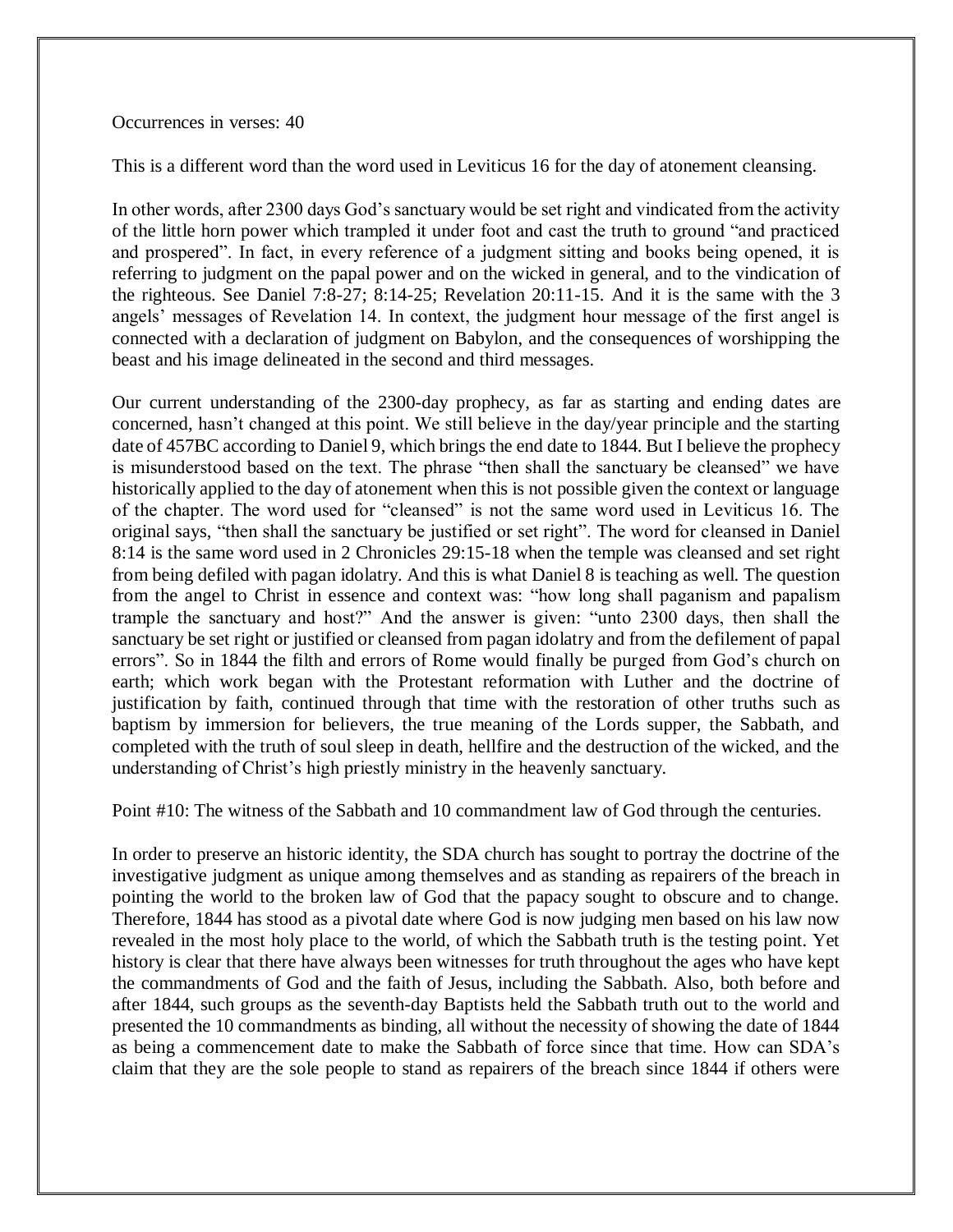already in existence prior to this time who did the same, and even were the ones to share this truth with them?

In closing, this has been just a short study sharing some preliminary thoughts as they came to my mind. I have not yet written these things down or formulated an official hypothesis or presented them to others; but to my mind the scriptures are abundantly clear that Christ - according to the scriptures - ascended to the most holy place in 31 AD to minister as our great high priest in the very presence of God and to offer his blood in atonement for our sins. If I am wrong in this I beg you to please show me from the Bible my error and how this understanding can endanger my soul or the souls of any others who trust in Christ for redemption, for cleansing, and for salvation.

"But Christ being come an high priest of good things to come, by a greater and more perfect tabernacle, not made with hands, that is to say, not of this building; Neither by the blood of goats and calves, but by his own blood he entered in once into the holy place, having obtained eternal redemption for us. For if the blood of bulls and of goats, and the ashes of an heifer sprinkling the unclean, sanctifieth to the purifying of the flesh: How much more shall the blood of Christ, who through the eternal Spirit offered himself without spot to God, purge your conscience from dead works to serve the living God?...It was therefore necessary that the patterns of things in the heavens should be purified with these; but the heavenly things themselves with better sacrifices than these. For Christ is not entered into the holy places made with hands, which are the figures of the true; but into heaven itself, now to appear in the presence of God for us." Hebrews 9:11-14, 23-24.

"For the law having a shadow of good things to come, and not the very image of the things, can never with those sacrifices which they offered year by year continually make the comers thereunto perfect. For then would they not have ceased to be offered? because that the worshippers once purged should have had no more conscience of sins. But in those sacrifices there is a remembrance again made of sins every year. For it is not possible that the blood of bulls and of goats should take away sins. Wherefore when he cometh into the world, he saith, Sacrifice and offering thou wouldest not, but a body hast thou prepared me: In burnt offerings and sacrifices for sin thou hast had no pleasure. Then said I, Lo, I come (in the volume of the book it is written of me,) to do thy will, O God. Above when he said, Sacrifice and offering and burnt offerings and offering for sin thou wouldest not, neither hadst pleasure therein; which are offered by the law; Then said he, Lo, I come to do thy will, O God. He taketh away the first, that he may establish the second. By the which will we are sanctified through the offering of the body of Jesus Christ once for all. And every priest standeth daily ministering and offering oftentimes the same sacrifices, which can never take away sins: But this man, after he had offered one sacrifice for sins for ever, sat down on the right hand of God; From henceforth expecting till his enemies be made his footstool. For by one offering he hath perfected for ever them that are sanctified. Whereof the Holy Ghost also is a witness to us: for after that he had said before, This is the covenant that I will make with them after those days, saith the Lord, I will put my laws into their hearts, and in their minds will I write them; And their sins and iniquities will I remember no more. Now where remission of these is, there is no more offering for sin. Having therefore, brethren, boldness to enter into the holiest by the blood of Jesus, By a new and living way, which he hath consecrated for us, through the veil, that is to say, his flesh; And having an high priest over the house of God; Let us draw near with a true heart in full assurance of faith, having our hearts sprinkled from an evil conscience, and our bodies washed with pure water. Let us hold fast the profession of our faith without wavering; (for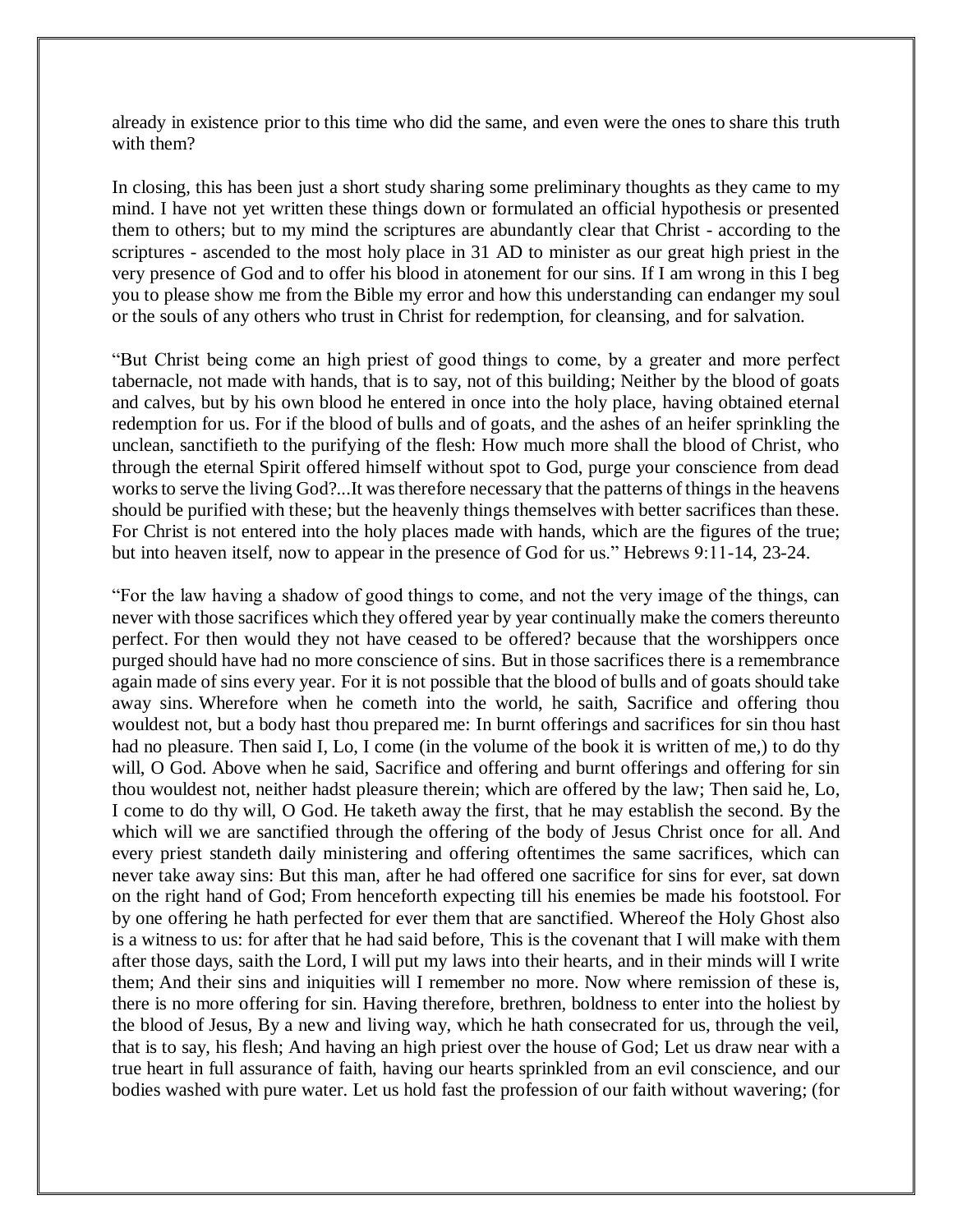he is faithful that promised;) And let us consider one another to provoke unto love and to good works: Not forsaking the assembling of ourselves together, as the manner of some is; but exhorting one another: and so much the more, as ye see the day approaching." Hebrews 10:1-25.

God bless and be with you, my brother. I hope to get a reply from you because I am very interested to know what arguments or reply can be given to these points. For unless I am greatly deceived, I can see nothing else than these points being biblical and based upon the plainest testimony of the scriptures without being twisted or contrived.

An update on the above study being sent out now to several pastors and other SDA friends of mine who are well studied: Not one has attempted to answer these points from scripture, nor have I received any reply other than to express surprise at my change of position. But not one Biblical defense on their part. In good faith, this may simply be due to a lack of time to respond or a lack of interest in this subject. As one who believes firmly in the rights of conscience, I condemn no man for believing differently than I do – although I am quite sure that I have been condemned already by many for apostatizing from the truth confirmed by the visions of Ellen White, but sadly lacking in scriptural support.

In closing, I would like to include the following commentary from a chapter of A.F. Ballenger's book, "Cast Out For the Cross of Christ", entitled, "But How About the Testimonies?". I pray it blesses the soul of each reader who is honest in heart and seeking the truth of the Bible as for hid treasure. May Christ be your Helper ever near, and may God bless you as you covenant to walk with Him who loved you, who died on a cruel cross to save you, and shed His blood that you might be redeemed from all iniquity and eternally saved in His everlasting kingdom.

Even so, come, Lord Jesus. Amen.

Sincerely in Christ our Blessed Savior,

J. Isaac Richards

Cast Out for the Cross of Christ, by Albion F. Ballenger, 1909

## CHAPTER XII. "BUT HOW ABOUT THE TESTIMONIES."

Many of the brethren, after listening to Scripture evidences of my position, have admitted that from the standpoint of the scriptures, the teaching appeared sound; but invariably they would remark in substance: "Yes; but how about the testimonies?" The only answer I am able to make to this question is found in the following copy of a letter recently addressed to Sr. White: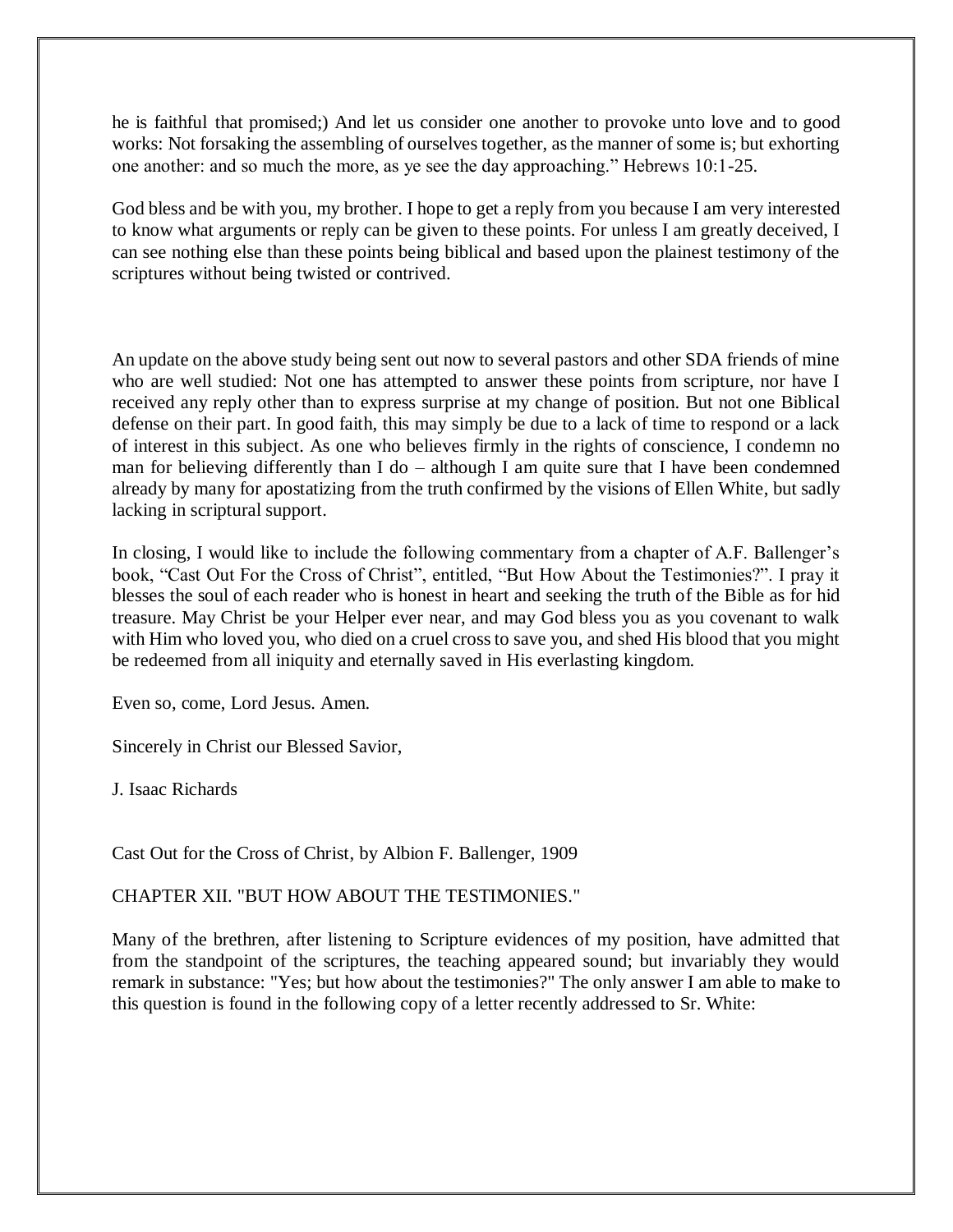Dear Sr. White:

For some time I have been constrained to write to you regarding my convictions on the sanctuary. Many of my friends have urged me to do this, while others have thought it useless inasmuch as, in their opinion, the letter would never reach you.

Nevertheless, I have decided to write, and state my difficulty frankly.

My first difficulty is with the interpretation which you give to the following scripture found in Heb. 6:19,20, "Which hope we have as an anchor of the soul, both sure and steadfast, and which entereth into that within the veil, whither the forerunner is for us entered, even Jesus made an high priest forever after the order of Melchisedec."

I cannot help believing that this term "within the veil" refers to the holy of holies of the heavenly sanctuary and the scriptures which convinced me, are given below.

On one side I have placed the interpretation given this scripture by the Word of God and on the other side the interpretation which you have given it. You will note that you merely assert that this term applies to the first department of the heavenly sanctuary, but you do not refer to any scripture which uses the term and applies it to the first apartment. What I am pleading for in this letter, is, that if there be a "thus saith the Lord" to support your statement, that, out of compassion for my soul you furnish it.

"Within the Veil"

As the Bible Interprets It.

"And thou shalt hang up the veil under the taches, that thou mayest bring in thither within the veil the ark of the testimony: and the veil shall divide unto you between the holy place and the most holy.' Ex. 26:23. And the Lord said unto Moses, Speak unto Aaron thy brother that he come not at all times into the holy place within the veil before the mercy seat, which is upon the ark that he die not: for I will appear in the cloud upon the mercy seat." Lev. 16:2. "And he shall take a censer full of burning coals of fire from off the altar before the Lord, and his hands full of sweet incense beaten small, and bring it within the veil." Lev. 16:12. "And he shall kill the goat of the sin offering that is for the people, and bring his blood within the veil, and do with his blood as he did with the blood of the bullock, and sprinkle it upon the mercy seat, and before the mercy seat." Lev. 16:15. "Therefore thou and thy sons with thee shall keep your priest's office for everything of the altar, and within the veil." Num. 18:7.

Sr. White, you refer the terms "within the veil" to the first apartment, while the Lord applies the terms "without the veil" and "before the veil' to the first apartment, as appears from the following scriptures.

And thou shalt set the table (of shew bread) "without the veil." Ex. 26:35.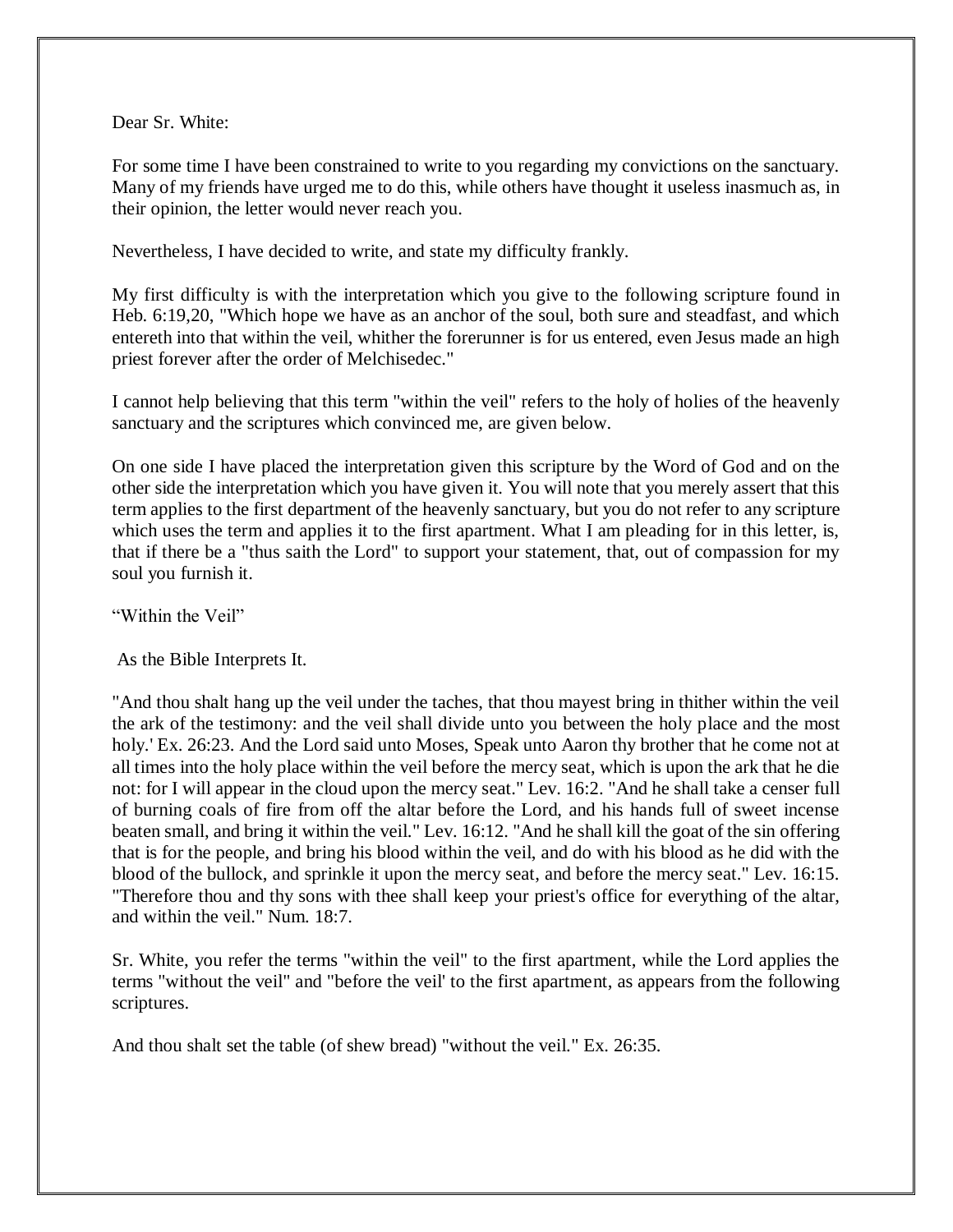"And thou shalt command the children of Israel that they bring thee pure olive oil beaten for the light, to cause the lamp to burn always in the tabernacle of the congregation, without the veil, which is before the testimony." Ex. 27:20,21.

"And he put the table in the tent of the congregation, upon the side of the tabernacle northward without the veil." Ex. 40:22.

"And he put the golden altar in the tent of the congregation before the veil." Ex. 40:26.

"And the priest that is anointed shall take of the bullock's blood, and bring it to the tabernacle of the congregation: and the priest shall dip his finger in the blood and sprinkle of the blood seven times before the Lord, before the veil of the Sanctuary." Le. 4:5, 6.

"And the priest that is anointed shall bring of the bullock's blood to the tabernacle of the congregation, and the priest shall dip his finger in some of the blood, and sprinkle it seven times before the Lord, even before the veil." Le. 4:17.

"And the Lord spake unto Moses, saying, Command the children of Israel that they bring thee pure olive oil beaten for light, to cause the lamps to burn continually without the veil of the testimony, in the tabernacle of the congregation." Lev. 24:1-3.

"Within the Veil"

### As You Interpret It.

"The ministration of the priest throughout the year in the first apartment of the sanctuary, 'within the veil' which formed the door and separated the holy place from the outer court, represents the work of ministration upon which Christ entered at His ascension. It was the work of the priest in the daily ministration to present before God the blood of the sin offering, also the incense which ascended with the prayers of Israel. So did Christ plead his blood before the Father in behalf of sinners and present before him also, with the fragrance of his own righteousness, the prayers of penitent believers. Such was the work of ministration in the first apartment of the sanctuary in Heaven. Thither the faith of Christ's disciples followed him as he ascended from their sight. Here (in the first apartment) their hopes centered, 'which hope we have,' said Paul, 'as an anchor of the soul both sure and steadfast, and which entereth into that within the veil; whither the forerunner is for us entered, even Jesus, made an high priest forever.'" G.C. pp.420,421

Five times the Lord uses the term "within the veil" and in every case it is applied to the second apartment of the sanctuary, and not to the first.

Seven times the Lord uses the terms "without the veil,' and "before the veil," and in every instance he applies it to the first apartment or tabernacle of the congregation, and never to the court outside of the door of the tabernacle. But if "within the veil" applies to the first apartment as you teach in your interpretation of Heb. 6:19,20, then the term "without the veil" must apply to the space in the court outside the tabernacle door. Every one of these seven scriptures which plainly state that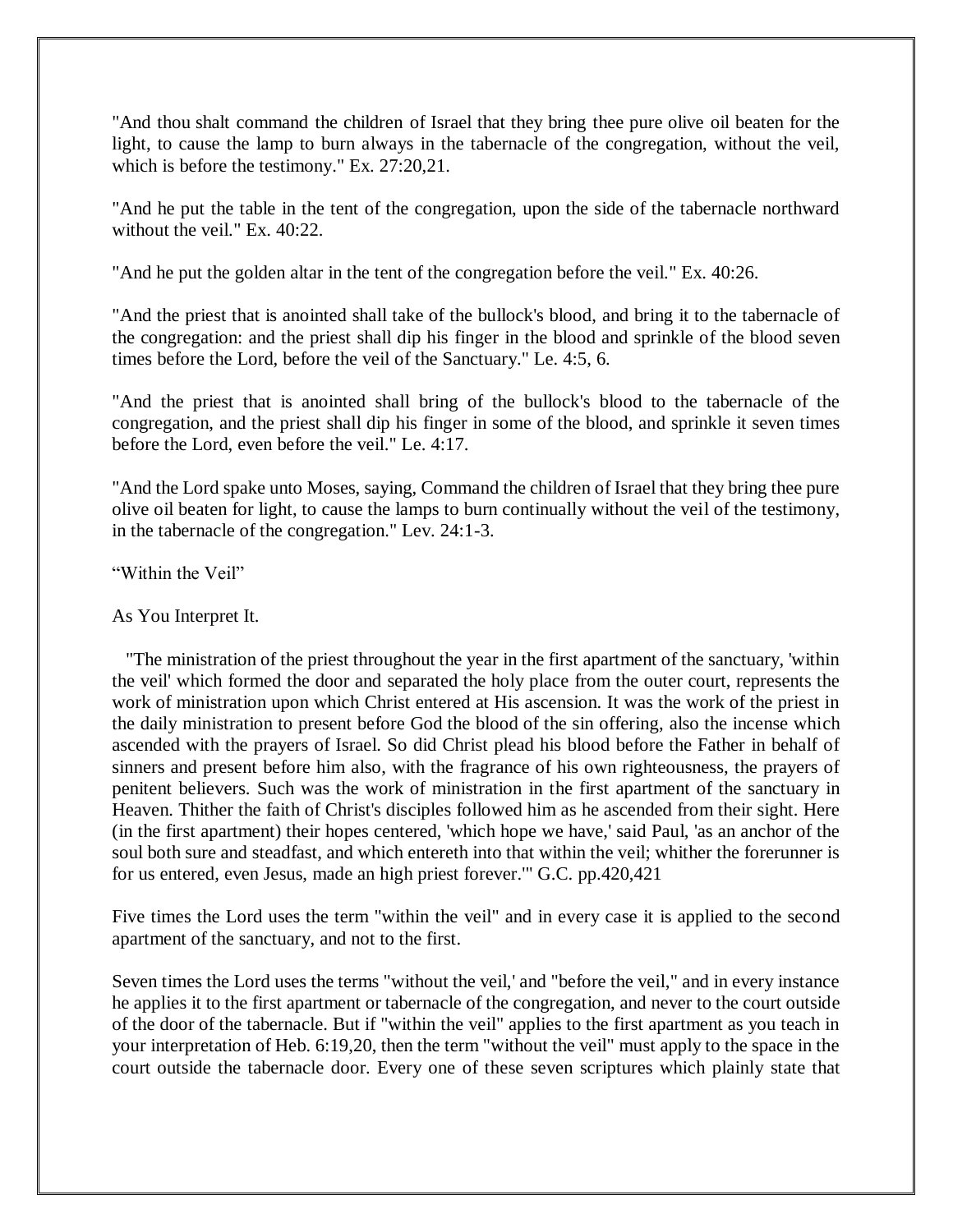"without the veil" and "before the veil" is in the first apartment, is a divine witness to the truth that "within the veil" in Heb. 6:19,20, must apply to the second apartment.

There are therefore twelve witnesses, a twelve-fold "thus saith the Lord" testifying that the term "within the veil" refers to the holy of holies, and not to the first apartment of the heavenly sanctuary as you assert.

At my secret trial four years ago, three leading brethren were chosen to answer me. (It is interesting to note in passing that two out of the three were then and are still under your condemnation inasmuch as they both teach that the "daily" of Dan. 8:13 refers to the heavenly service instead of paganism as taught by you in Early Writings.) In private conversation with me one took the position that "within the veil" meant within the sanctuary, but did not refer to either apartment. Another asserted at the trial that the term applied to the first apartment as you have interpreted it. The third, compelled by the witnesses quoted above admitted in his answer that the term "within the veil" does apply to the holy of holies, but that it is spoken prophetically, and although the scripture says Christ IS entered "within the veil" we are to understand it to mean that he WILL enter in 1844. This babel of voices did not help me to see my error, if error it be.

Before publishing my MS. I sent it to several ministers holding official positions, whose loyalty to the denomination is unquestioned, and asked them out of love for the truth and my soul, to show me from the Scriptures, where I was in error. I promised that should they do this I would never publish the MS.

Not one of these brethren attempted to show me my error from the Word. One wrote thus:

"Candor compels me to say that I can find no fault with it from a Bible standpoint. The argument seems to be unassailable."

Another said:

"I have always felt that it was safer to take the interpretation placed upon the Scriptures by the Spirit of Prophecy as manifested through Sister E.G. White rather than to rely upon my own judgment or interpretation."

This last quotation expresses the attitude of all those who have admitted that my position seemed to be supported by the Scriptures, but hesitated to accept it.

Honestly, Sister White, I am afraid to act upon this suggestion; because it will place the thousands upon thousands of pages of your writings in books and periodicals between the child of God and God's Book. If this position be true, no noble Berean dare believe any truth, however clearly it may seem to be taught in the Scriptures, until he first consults your writings to see whether it harmonizes with your interpretation. This is the principle always advocated by the Roman church and voiced in the following quotation:

"Like two sacred rivers flowing from Paradise, the Bible and divine Tradition contain the Word of God. Though these two divine streams are in themselves, on account of their divine origin, of equal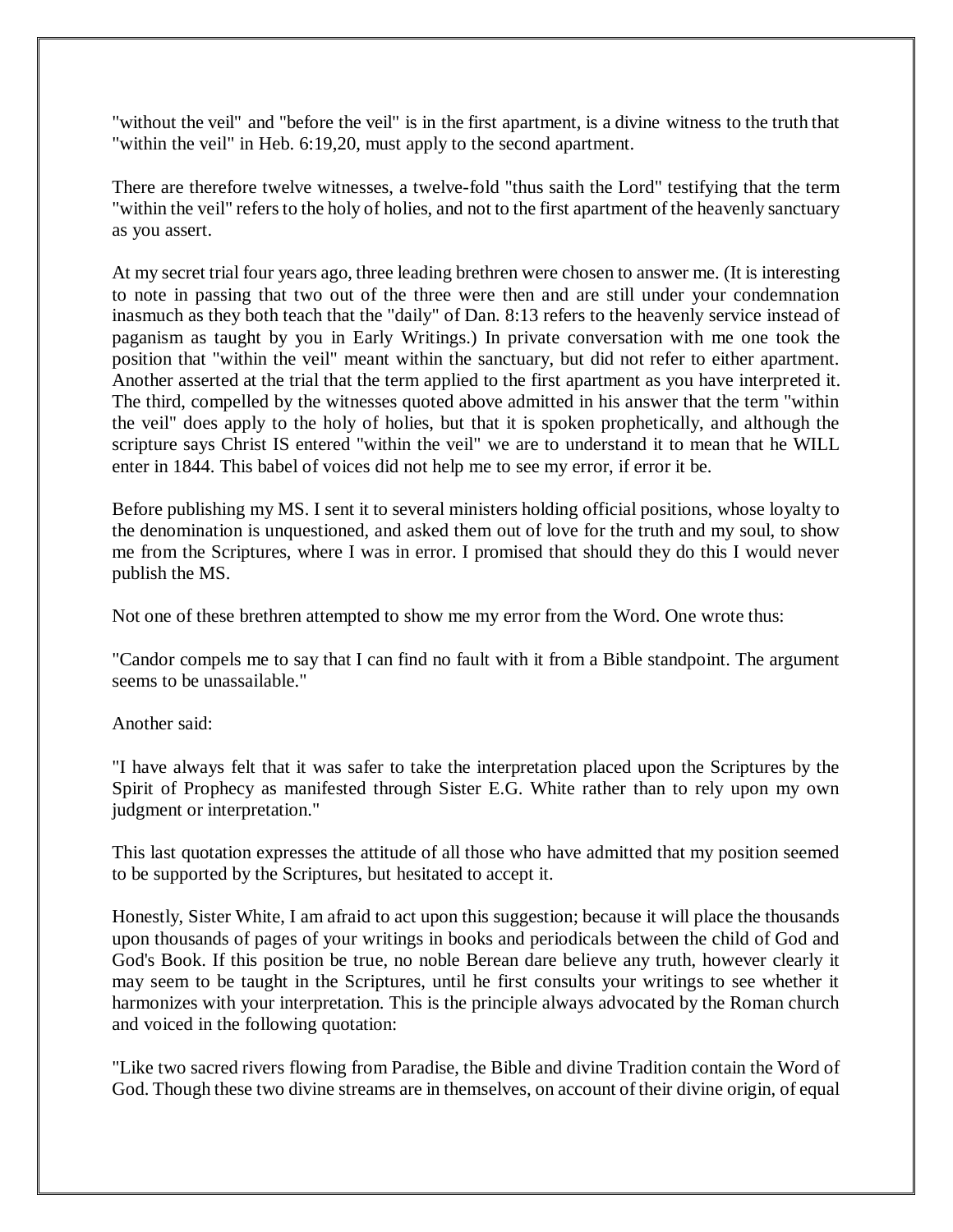sacredness, and are both full of revealed truths, still of the two, TRADITION is to us more clear and safe." Catholic Belief p.54.

It was against this putting of an infallible interpreter between the man and his Bible that the Reformation waged its uncompromising war.

The Romanists robbed the individual of his Bible, denouncing the right of "private interpretation;" while the Reformation handed the Bible back to the individual while denouncing the papal dogma that demands an infallible interpreter between the child of God and his Bible.

The brethren urge me to accept your interpretation of the Scriptures as clearer and safer than what they call my interpretation. But I have not interpreted this Scripture, I have allowed the Lord to do this and have accepted his interpretation. Let me illustrate:

The first mention of the Sabbath in the New Testament is found in Matt. 12:1. It does not there tell us which day is the Sabbath, assuming that the reader knows which day is referred to, or if not, he will be able to learn from the Old Testament, which day it is. When one turns to Ex. 20:8-12 and reads, "The seventh day is the Sabbath of the Lord," is not that God's interpretation? Has anyone the right to reply, "That is your interpretation." Surely not.

In like manner, the first and only instance where the term, "within the veil," is used in the New Testament, is found in Heb. 6:19. It is taken for granted that the reader will know to which apartment the Holy Spirit refers; but if not, the searcher can learn from the Old Testament which place is meant. Now, when I turn to the Old Testament and find that in every instance this term is applied to the holy of holies, can it honestly be charged that this is my interpretation? I have not interpreted it, but have given that honor to the Holy Oracles themselves. And now Sister White, what can I do? If I accept the testimony of the Scriptures, if I follow my conscientious convictions, I find myself under your condemnation; and you call me a wolf in sheep's clothing, and warn my brethren and the members of my family against me. But when I turn in my sorrow to the Word of the Lord, that Word reads the same, and I fear to reject God's interpretation and accept yours. Oh that I might accept both. But if I must accept but one, hadn't I better accept the Lord's? If I reject his word and accept yours, can you save me in the judgment? When side by side we stand before the great white throne; if the Master should ask me why I taught that "within the veil" was in the first apartment of the sanctuary, what shall I answer? Shall I say, "Because Sister White, who claimed to be commissioned to interpret the Scriptures for me, told me that this was the true interpretation, and that if I did not accept it and teach it I would rest under your condemnation?

Oh, Sister White, that this answer might be pleasing unto the Lord. Then would I surrender to your testimony. Then would you speak words of encouragement to me again. Then would my brethren, with whom I have held sweet counsel, no longer shun me as a leper. Then would I appear again in the great congregation, and we would weep and pray and praise together as before.

But on the other hand should the great and terrible God say to me on that day, "But disobedient servant, WHAT DID I SAY?". Oh what could I answer?